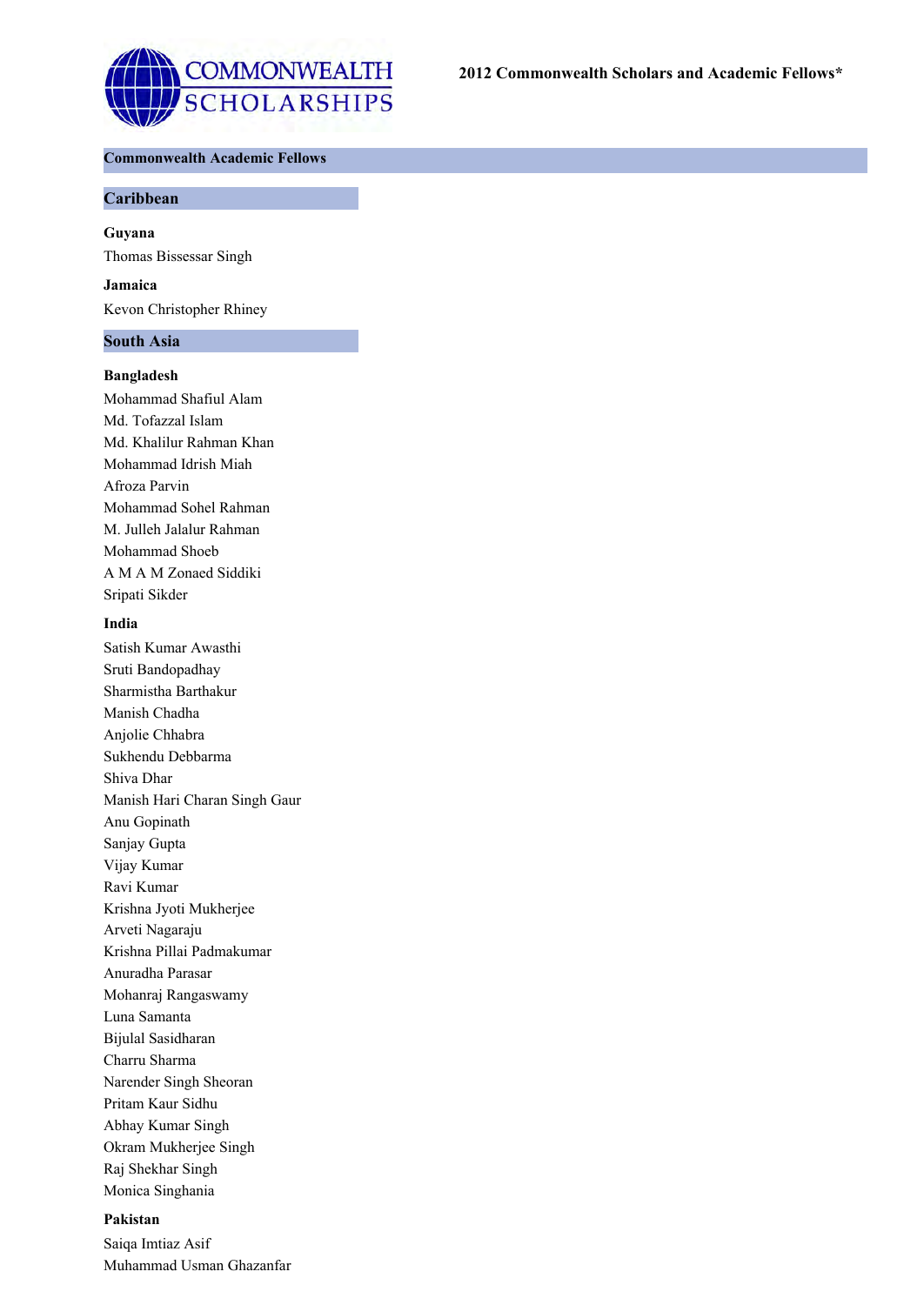Humaira Yasmeen Gondal Sadaf Mumtaz Bushra Rashid

# **Sri Lanka**

Pushpa Damayanthi Abeysinghe Sarath Gamini Banneheka Ranil Samantha Dassanayake Weerathunga Arachchige J. M. De Costa Ajith Rohana Dolage Kennantudawage Siril Hemachandra Jayakody Arachchilage Sisira Kumara Jayakody Buddhiprabha Darshanika Dedduwa Pathirana Handunge Kumudu Irani Perera Lal Peruma Vidhana Arachchige Pupulewatte Gedera Anil Pushpakumara Kumudu Radampola Gamage Hewage Sunith Rohitha Rosairo Noble Surendran Sinnathamby Rev. Dhammajothi Medawachchiye Thero Mangalika Wickramasinghe Vathsala Medhavini Wickramasinghe

### **Sub-Saharan Africa**

**Cameroon** Ngwang Emmanuel Nfor

**Ghana**

Rita Akosua Dickson Frank Kwakyi Nyame

### **Kenya**

David M Gichoya Michael Nyongesa Wabwile

**Malawi**

Pierson R T Ntata

## **Nigeria**

Festus Mayowa Adebiyi Nneoyi Onen Egbe Ogechukwu Nkechinyelu Iloanusi Odetunji Ajadi Odejobi Bamigboye Josiah Taiwo

**Swaziland** Patricia Nomzamo Joubert

**Tanzania** Arnold Naiman Towo

**Uganda** Pamela Kasabiiti Mbabazi

**Zambia** King Shimumbo Nalubamba **Commonwealth Scholars**

### **Australasia**

**Australia** Sherly (Xueyi) Li Katherine Williams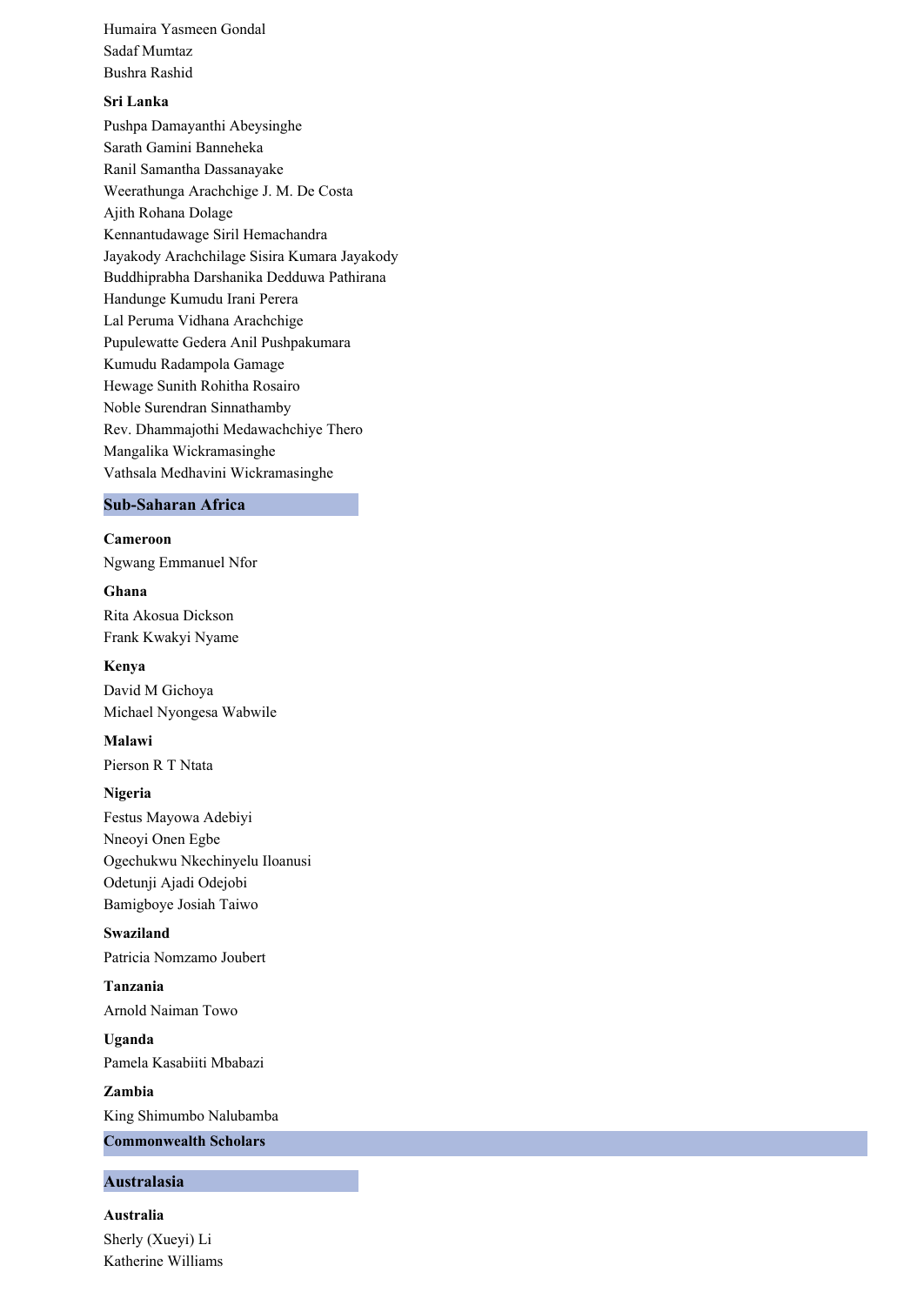#### **New Zealand**

Olivia Kate Faull

# **Caribbean**

**Antigua and Barbuda** Cordella Uleta Kelly Hill

# **Barbados**

Mia Amour Jules Shane Rommel Lowe

**Belize** Andy Lerone Sutherland

# **Bermuda**

Laura Lynn Jackson

**Dominica** Al-Mario Casimir

### **Grenada**

Tamara Courtney Allison Shirlyann Haynes Kathy Ann James Lazarus Dominic, Nolan Joseph

## **Guyana**

Michelle Semple-McBean Darren Dwight Shako

### **Jamaica**

Melecia Camillia Brown Stacy Tamar Howell Jide Carlton Lewis Adrian Dean Nembhard La-Jean Keisha Powell Raymond Dwayne Poyser Roumelia Lavalaise Pryce Janielle Latoya Wallace

### **Montserrat**

Coretta E Fergus

**Saint Kitts and Nevis** Sasskya Giselle Archibald

**Saint Lucia** Shermee Shanesta Joseph

# **Saint Vincent and The Grenadines**

Jason Kenroy Haynes

### **Trinidad and Tobago**

Nadeem Reza Hosein Tanisha Raeann Mitchell Jason Ramsingh

# **Europe**

**Cyprus** Tanyel Oktar

## **North America (Canada)**

**Canada** Jennifer Louise Brawn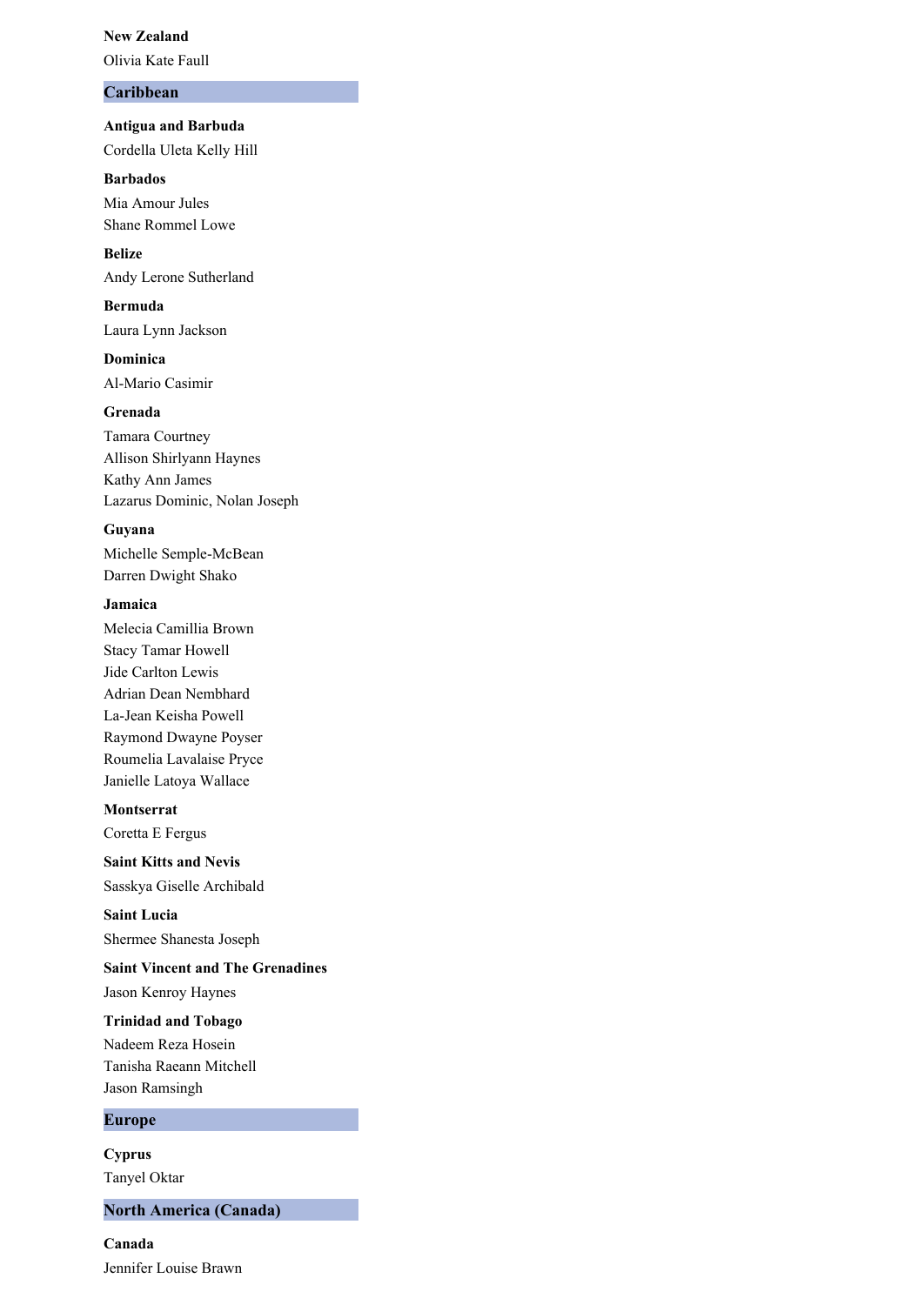Veronique Gilbert Shoshanna Saxe Darryl Stellmach Megan Clare Webber

# **Pacific**

**Samoa** Donald Aukusitino Stephen Kerslake **Solomon Islands**

Nigel Francis Kelaepa

### **South Asia**

**Bangladesh**

Tasnima Aktar Md. Ashraful Alam Muhammad Asaduzzaman Mustak Ibn Ayub Mohammad Rakib Uddin Bhuiyan Md. Tanvir Ahmed Chowdhury Aleya Ferdausi Mohammad Jahirul Hoque Md. Akib- Ul- Huque Md. Ashiqul Islam Md. Khairul Islam Mazeda Islam Fatema Rouson Jahan Sohana Jahan Md. Rezaul Kabir Mitra Kabir Mst. Kamrunnaher Lipi Deena-Al Mahbuba Abdullah-al Mamun M. M. Abdullah-Al- Mamun Sumaiya Mamun Sraboni Mazumder Shobod Deba Nath S M Shameem Reza Md. Safiullah Md. Salauddin Kishwar Jahan Shethi

# **India**

Akash Agarwal Gagan Agrawal Preeti Arivaradarajan Lavanya Ashokkumar Anant Baijal Krishna Chandra Balodi Mansi Bhowmick Soumya Chakraborty Vijay Chatterjee Rajesh Chhabra Sasmita Kumari Das P. S Shivakumar Gouda Neha Hui Sakshi Kapoor Neha Khandelwal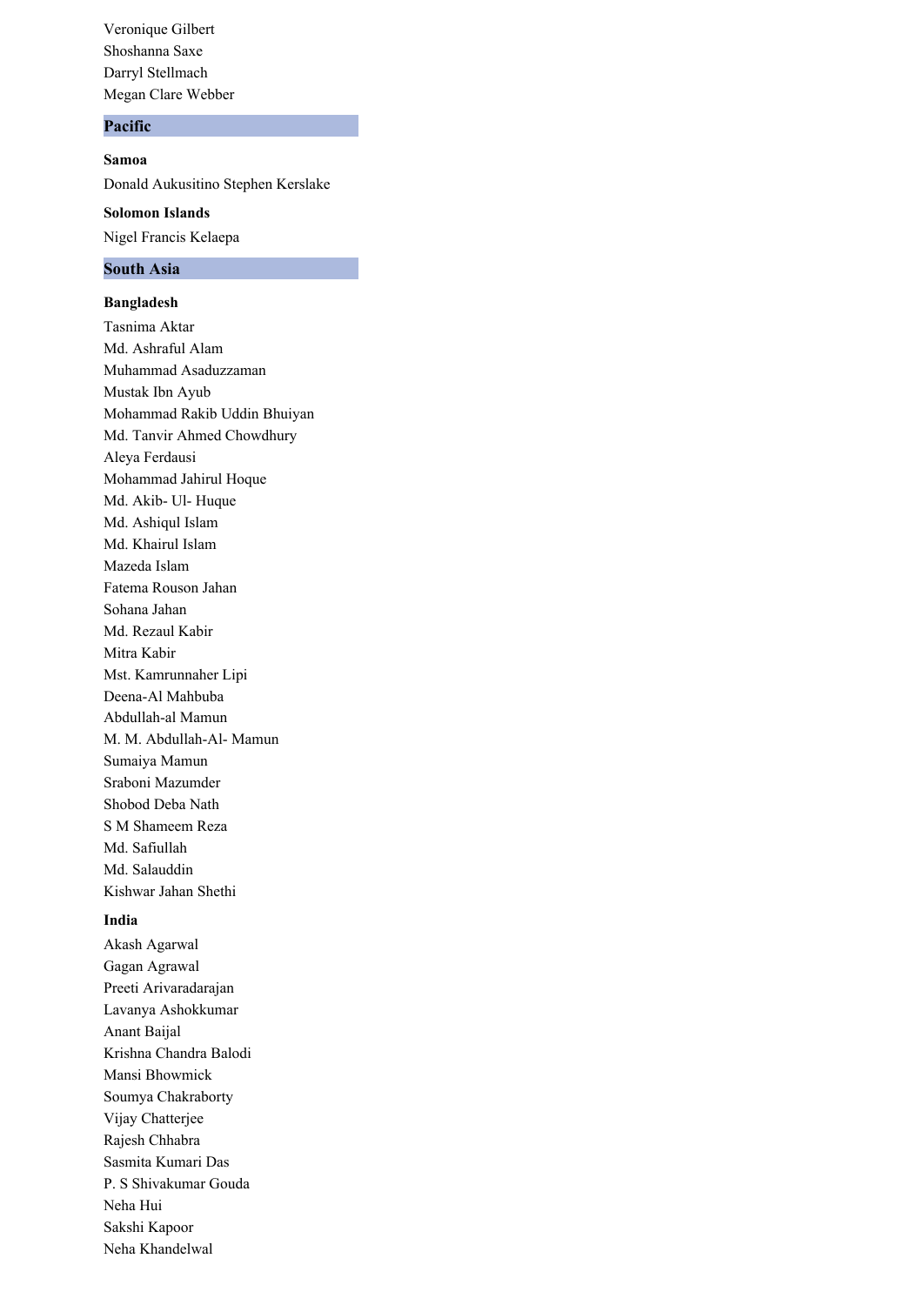Nishant Kumar Nikhila Menon Bibekananda Mishra Aishwarya Padmanabhan Aarthy Raman Sonali Bhausaheb Rohamare Supriya Singh Jalpa Bipinchandra Sukhanandi Faisal Mohammed Syed

## **Pakistan**

Muhammad Irfan Akram Ather Ali Mahwish Arif Muhammad Junaid Asghar Maria Tahir Azam Mirza Saqib Baig Waqar Durrani Saima Eman Sarosh Iqbal Zubair Lutfullah Kakakhel Hashir Moheed Kiani Faran Mahmood Umar Ibrahim Minhas Sarmad Munir Ayesha Siddiqa Izhar Ullah Zeeshan Zafar

### **Sri Lanka**

Emmanuel Christy Jeyaseelan Kanapathy Gajapathy Kodikara Gedara Lasanthi Renuka Jayathunge Isuru Udayanga Kariyawasam Doluweera Sachith Gopeetha Mettananda Queenie Yoganandhi Soundararajah

## **Southeast Asia**

#### **Malaysia**

Edgar Peter Dabbi Wai Shin Ho Min Tze Lim Nur Sakina Mohamed Abdul Kader Priscilla Dorothy Rajakumar

#### **Sub-Saharan Africa**

### **Botswana**

Tebogo Patience Ketshabile Agnes Malobela Batendi Nduna Onkabetse Nkane Keneilwe Ntshwene Melusi Pro Rampart

### **Cameroon**

Dorothy Lekeaka Acha-Morfaw Ghogomu Samuel Anye Angwafor Christelle Awona Essama Louis Wung Dang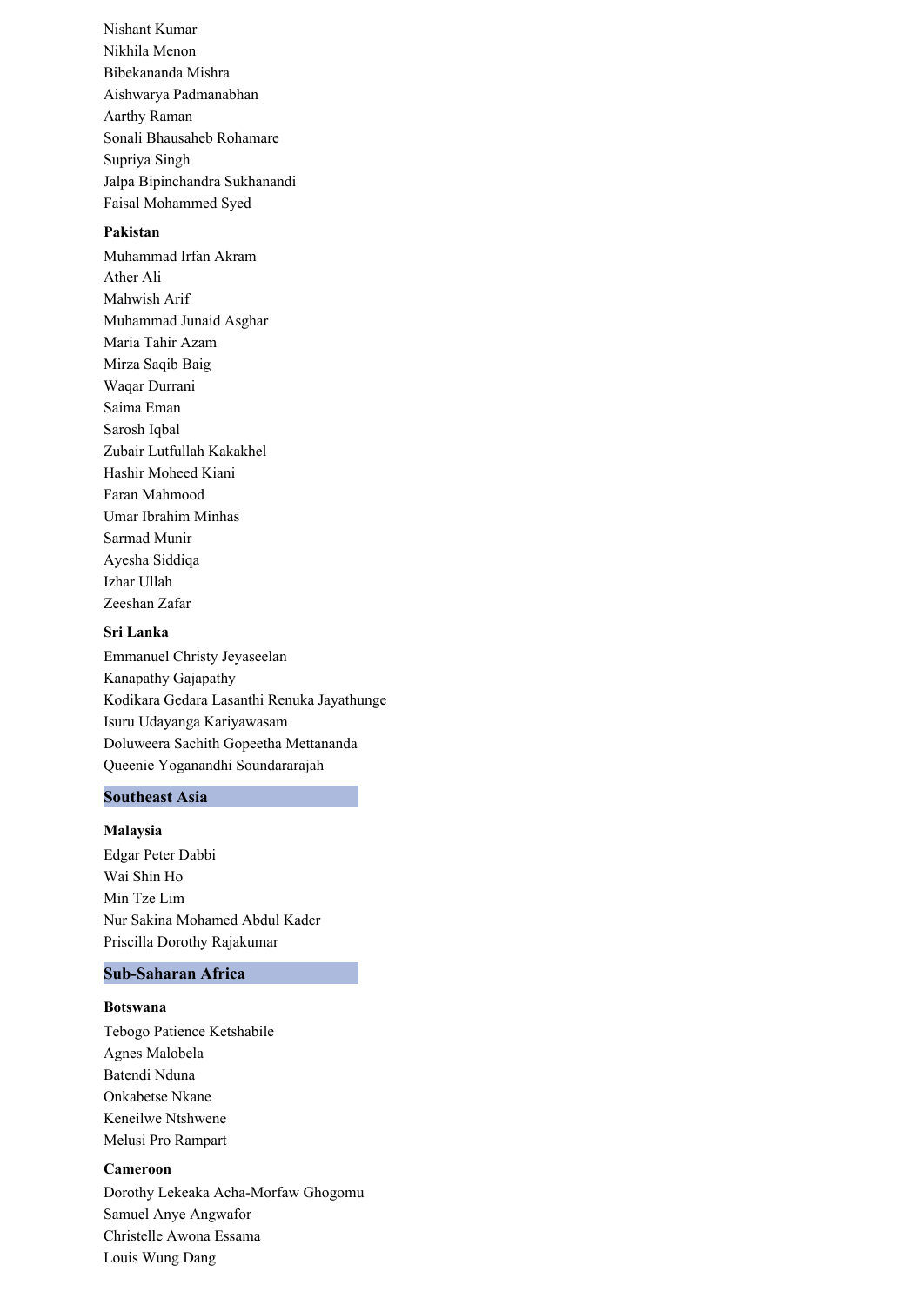Raissa Shiyghan Nsashiyi Julius Ebonlo Ntoko

## **Ghana**

Selasi Elorm Amekudzie Francis Atsu Mercy Badu Kwaku Brako Dakwa Awo Afi Kwapong Marriette Omaidja Sakah Thomas Kojo Stephens

# **Kenya**

Victor Adagi Alegana Rose Wairimu Burugu Stella Nyambura Irungu Rose Wangui Komu Alice Wanjiku Njue Hesbon Otieno Matiko Solomon Riro Musa Abdullahi Sheikh

### **Malawi**

Elizabeth Chifuniro Chodzaza Jean Tiyamika Kamwamba-Mtethiwa Estiner Walusungu Katengeza Wilson David Khembo Martin Mwaiponya Tuntufye Brighton Ndambo Dalitso Segula Edith Chimwemwe Shame Harold Sungani David Tryson Tembo Kondwani Dytone Wella Merlyne Nachulu Yolamu

### **Mauritius**

Dhashween Bhogun Ravina Brizmohun Jhaneshi Jugessur

**Mozambique** Katia Kristina Pereira Taela

#### **Nigeria**

Oluyinka Abejide Ayodeji Adeyinka Adeoye Oluwatoyin Tirenioluwa Adetunde Ekwu Mark Ameh Chukwuemeka Chijioke Awah Solomon Olakunle Bilewu Michael Ninma Dazhi Meshack Oghenekaro Efeoma Dennis Ejikeme Igwe Affiong Raphael Iyire Adegboyega Mansur Mustapha Jane Onyebuchi Nebe Ekemini Edet Obok Olajide Ibukun-Olu Olusola Ojochenemi Joy Onubi Ijeoma Lawretta Princewill-Ogbonna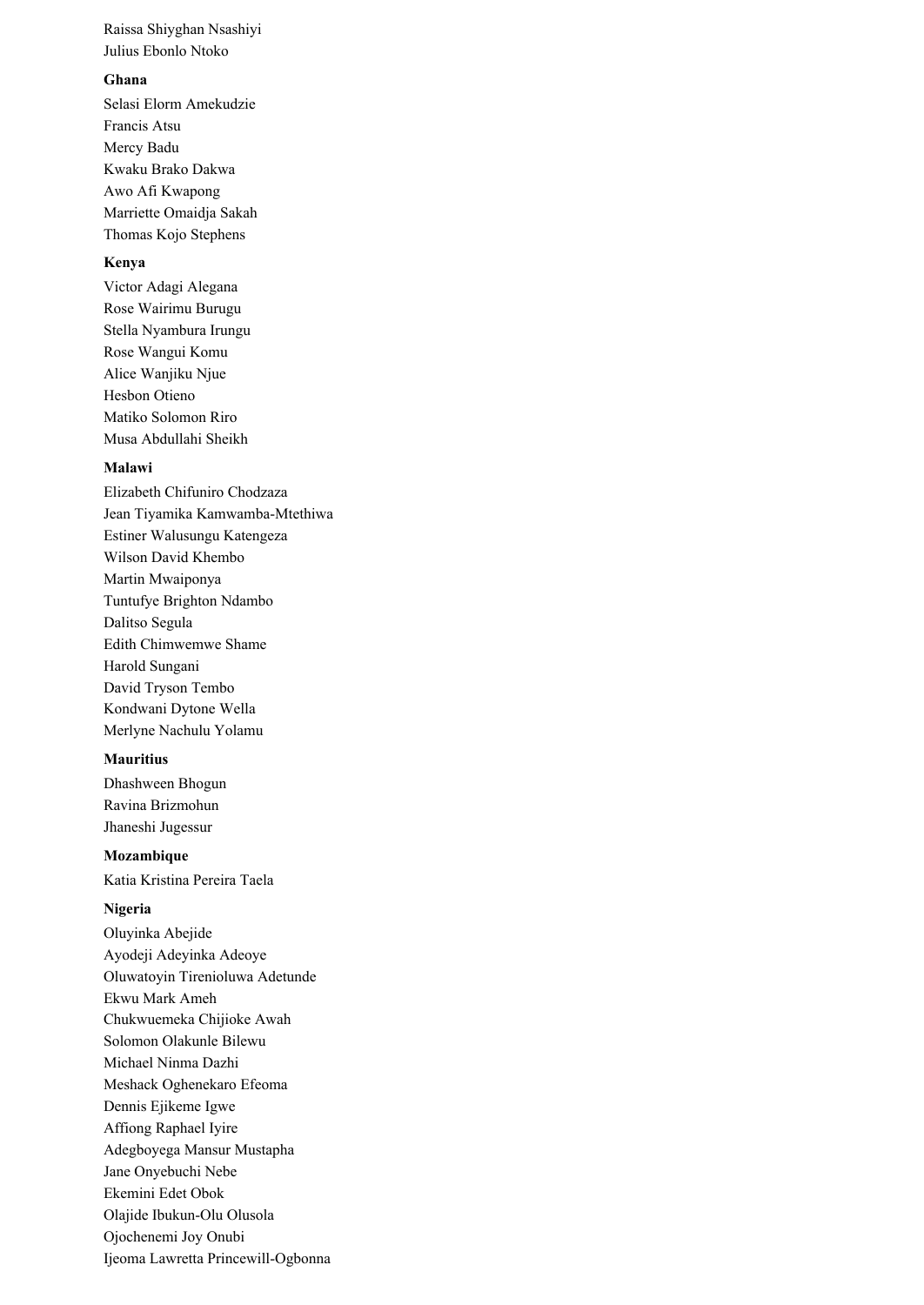Abubakar Suleiman Mary Moyosore Taiwo Nathaniel Emeka Urama Chibuzo Iheyinwa Uzoigwe

#### **Rwanda**

Bernard Nkuyubwatsi Dereck Rusagara

**Saint Helena** Rebecca Beatrice Ruth Lawrence

#### **Seychelles**

Anil Johnny Arnephy-Ladouce Doughlas Mathew Pierre

### **Sierra Leone**

Mariama Seray Barrie Asiatu Bundu Abu Bakarr Alhaji Kamara Rose-Mahen Bridney Marcus-Roberts

## **South Africa**

Gwendolyn Elizabeth Barnes Sahba Nomvula Besharati Natalie Rosella Boonzaier Jennifer Ann Buczynski Ingrid Susan Cloete Thandeka Julia Siobhan Cochrane Marisa Coetzee Adam Leon Cooper Christine Louise Hobden Ian Allan Learmonth Kathleen Ann Louw Caitlin Rose Miles Hopewell Nkosipendule Ntsinjana Eleni Philippou Juliana Maryna Pistorius Duncan Scott Marea Gwyneth Sing Jeremy Gareth Taylor Gavin van der Nest

## **Swaziland**

Makhoselive Jubilee Dlamini Funwako Elias Dlamini Siphiwo Russell Dlamini Tengetile Nompumelelo Nxumalo

### **Tanzania**

Etheldreder Trecia Koppa Joseph Linus Mrawa Nuru Jackob Muro Hilda Abraham Mwangakala Siana Watoky Nkya Albini Akonaay Saragu

# **The Gambia**

Agnes Adama Campbell N. Kallay Huja Jah Lamin Saidy Khan Jerro Saidykhan